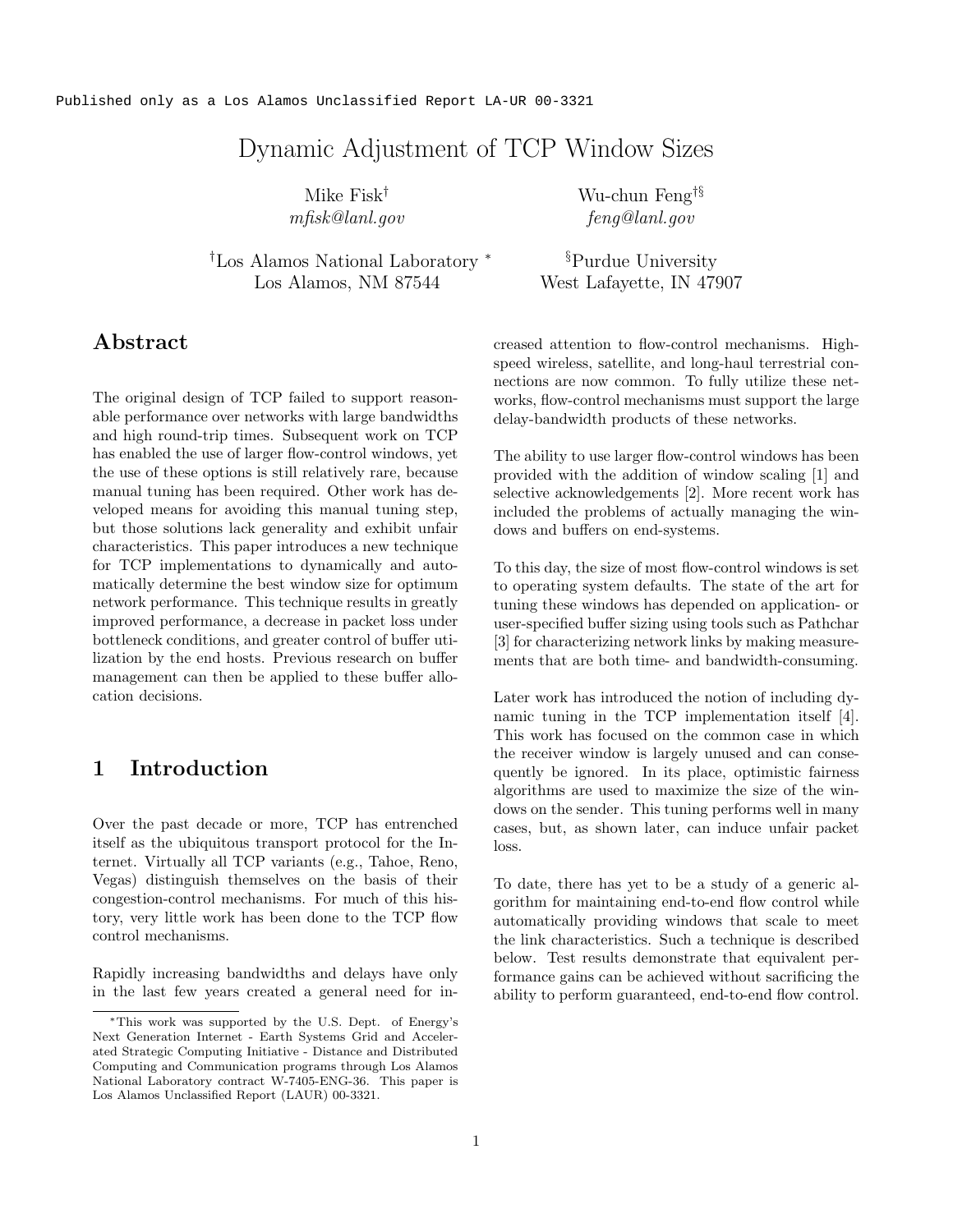### 2 Sliding Window Flow Control

Sliding window protocols such as TCP use a sliding window to avoid stop-and-go behavior by pipelining the delivery of data. The basic rules of engagement are that the receiver advertises a window size and the sender can send up to that amount of data. No more data can be sent until the first part of the data is acknowledged.

#### 2.1 Window stalling

In every packet, a TCP end-point advertises the amount of window space currently available. If that window size, minus any unacknowledged data that has already been sent to that system, is zero, then no more data can be sent until a larger window is advertised.<sup>1</sup>

Thus, a full window will cause the sender to stall even if it has data to send and its congestion window would permit it. For the sender to be able to send data constantly, the receiver's window must always exceed the amount of sent, but unacknowledged data.

Figures 1 and 2 demonstrate the effect of changing the window size. In the first figure, the window is half the size necessary to keep the network fully utilized. As a result, the transmission stalls and is bursty.



Figure 1: Stop-and-go

In the second figure, the window is the correct size. The result is that in the same period of time twice as much data has been received.



Figure 2: Full window

#### 2.2 Theoretical sizing

Assuming that the receiver is able to immediately acknowledge transmitted data, the maximum amount of data that can be in transit is limited to the delaybandwidth product of the network. In practice, packets may be delayed in queues for variable amounts of time. Further delay that may be introduced by delayed acknowledgements and other TCP implementation details. Fortunately, common techniques for measuring round-trip times include these delays.

In practice, the window size is usually representative of the amount of free buffer space that the receiver has committed to this connection. Assuming that the receiver is able to deliver acknowledged data to the application at the same rate at which is received, the receiver should never have a extensive amount of data buffered. As a result, the advertised window size will approach the size of the receive buffer.

## 3 Uniform Buffer Sizes

Since the inception of TCP, the bandwidth-delay product of most wide-area networks has been relatively small. The window (and consequently buffer) size necessary to allow full bandwidth utilization has been small enough that hosts have allocated fixed-sized send and receive buffers to each connection. Over time, operating systems have changed the default buffer size from common values of 8 kilobytes to as much as 64 kilobytes. The growth in host memory size has more than kept pace with the growth in bandwidth.

<sup>1</sup>One-byte packets can be sent to trigger a response with the current window size.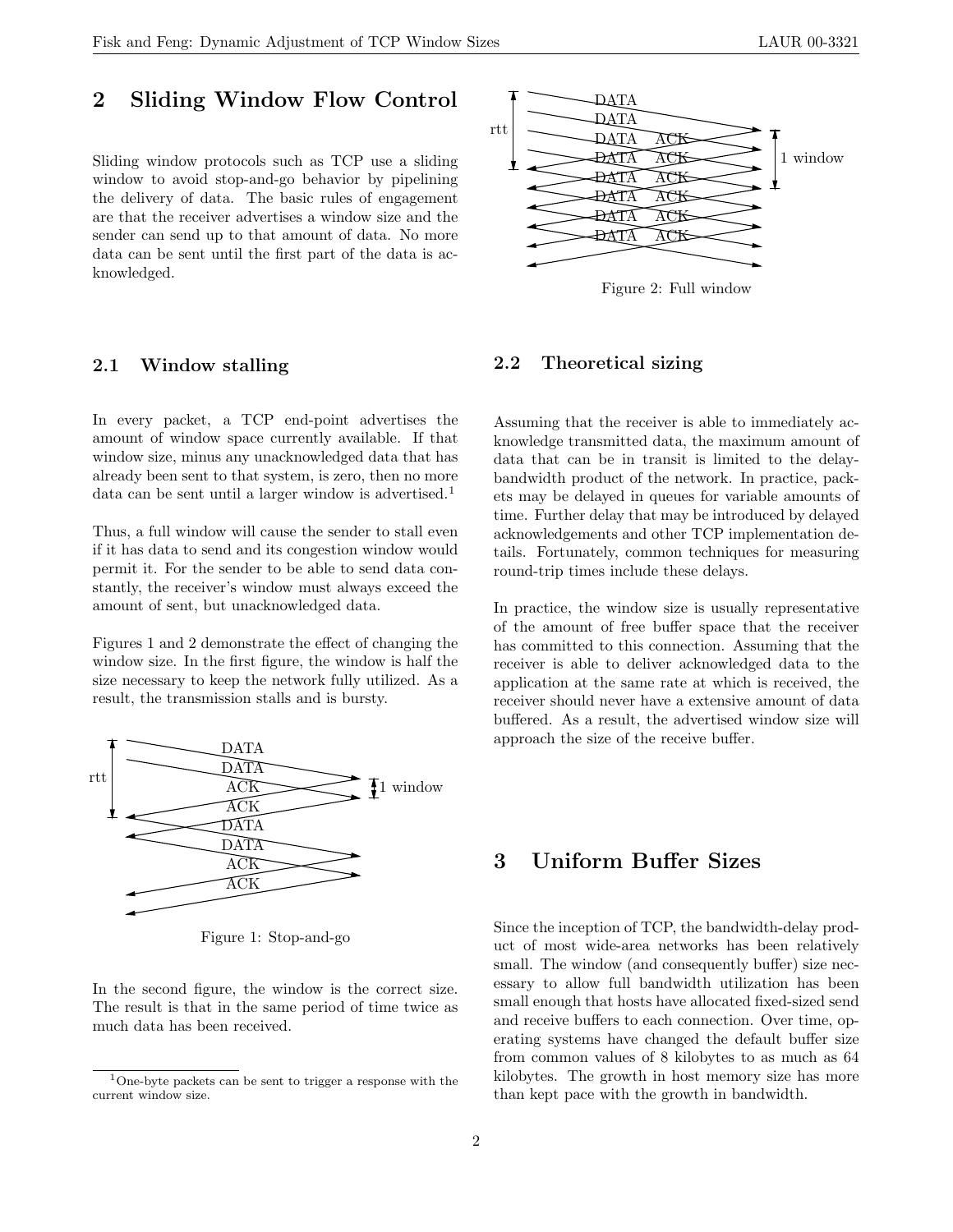### 3.1 New trends

The growing use of the Internet and distributed applications is resulting in faster growth in available and desired bandwidth. OC-3 (155 megabits/second) and even OC-12 (622 megabits/second) connections are becoming commonplace. Meanwhile the number of users with 56 kilobit or less connections also continues to grow.

Current performance optimizations for web servers and operating systems are targeting the support of more than 10,000 simultaneous connections to a server. [5]

Meanwhile, the speed of light remains the same and round-trip delays of satellite links still reach 500ms. Cross-continent terrestrial links are frequently on the order of 100ms.

#### 3.2 Cost of uniform buffer sizes

Consider the case of a heavily-used server on the Internet. This server may quite reasonably have a 622 Mb/s OC-12 connection to the Internet. Many of its clients may be across a continent or even around the world. For the sake of argument, we consider common, 100 millisecond, intra-continental delays in the discussion below.

If maximum performance is to be achieved with a client on a 100 Mb/s network connection, a window of 1.25 megabytes  $(0.1s \times 100 \text{ Mb/s})$  is necessary. Meanwhile, the majority of the server's connections may be to clients with 56 kilobit network connections. These clients can only make use of a 0.7 kilobyte  $(0.1s \times 56)$ kb/s) window. Table 1 shows the window sizes for these and several other types of links. Figure 3 graphically depicts the magnitude of the difference between these links.

The current TCP standard [6] requires that the receiver must be capable at all times of accepting a full window's worth of data. If the receiver over-subscribes its buffer space, it may have to drop an incoming packet. The sender will discover this packet loss and invoke TCP congestion control mechanisms even though the network is not congested. It is clear that receivers should not over-subscribe buffer space if they wish to maintain high performance.

If operating systems were to uniformly use a buffer size that could fully serve the above client case, each



Figure 3: Relative Delay-Bandwidth Products

connection would be allocated a 1.25 megabyte buffer. To support large transfers in both directions, two such buffers would be required for each connection. With 10,000 simultaneous connections, the server would need over 24 gigabytes  $(10,000 \times 1.25 \text{ MB} \times 2)$  of memory just for the socket buffers. This is not only costly, but larger than the addressable memory of a typical 32-bit server.

If a currently common window size of 64 kilobytes were used, 1.2 gigabytes of memory would still be required. If, instead, the 0.7 kilobyte buffers necessary for dialup clients were uniformly used, a trivial 14 megabytes of memory would be needed.

It is clear that when using uniform window sizes, there is a strong conflict between supporting highthroughput connections and the resulting over-sizing for slower connections. Reserving buffers for these oversized windows can be prohibitively expensive. Over-subscription avoids this problem but can lead to unnecessary packet loss and reduced performance.

## 4 Application Tuning of Buffers

Many operating systems allow system-wide default buffer sizes to be set while letting individual applica-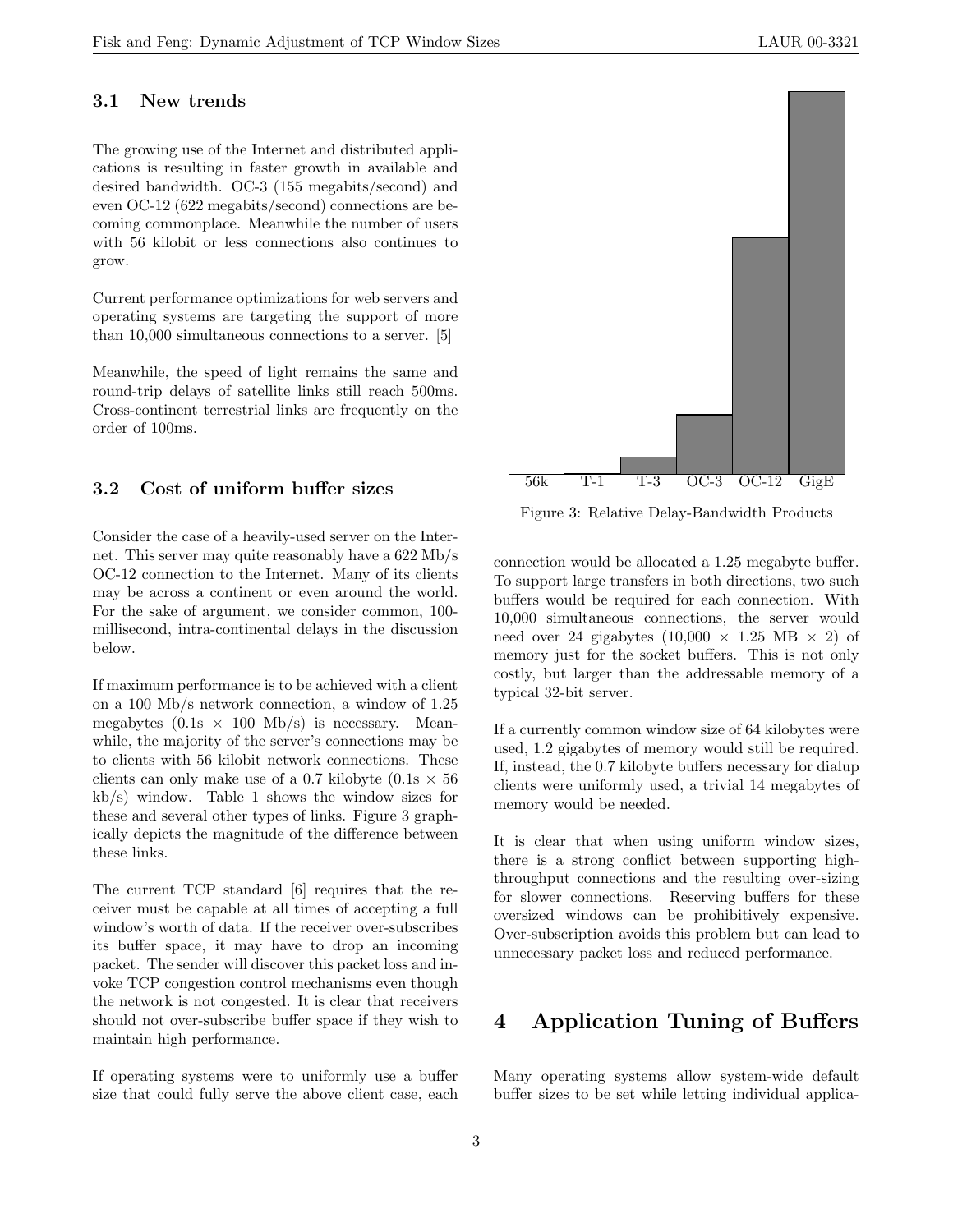| Link    | <b>Speed</b> | <b>Window Size</b> |       |
|---------|--------------|--------------------|-------|
|         |              | 80 <sub>ms</sub>   | 500ms |
|         | (Mb/s)       | (KB)               | (MB)  |
| 56k     | 0.05         | 0.56               | 0.003 |
| $T-1$   | 1.55         | 15.9               | 0.1   |
| $T-3$   | 45           | 460.8              | 2.8   |
| $OC-3$  | 155          | 1587.2             | 9.7   |
| $OC-12$ | 622          | 6369.28            | 38.9  |
| GigE    | 1000         | 10240              | 62.5  |

Table 1: Window-size =  $Delay \times Bandwidth$ 

tions select buffers that are smaller or larger than the default.

The system defaults can be raised, but will be used for all connections, even those over low delay-bandwidth networks. The calculations shown above make it clear why this is wasteful.

A few applications allow the user to request a certain buffer size, but the user must know what size to ask for. This information is usually obtained by sophisticated users who can measure the round-trip time with ping and determine the bandwidth through consultation with network providers or with the use of tools such as Pathchar [3] or Pchar [7]. Once determined, the values are specific to certain hosts and are subject to change at any time.

### 4.1 Measuring path characteristics

Like Traceroute, Pathchar and Pchar use the IP timeto-live field to determine the intermediate nodes in a path. Starting with the nearest hop and working out, the bandwidth impact of each additional link is calculated by measuring the amount of time it takes packets of various sizes to traverse that link.

For each packet size, multiple measurements are taken. It is assumed that if enough packets are sent, it is probable that at least one of them will go through that link without being delayed in queues. The minimum time measured for each packet size is therefore used to approximate the bandwidth.

This lengthy process is repeated for each hop to determine the bandwidth of each link. To measure end-toend bandwidth, the hop-by-hop measurements could be avoided, but the number of samples necessary is probabilistically identical. The overall process can take over an hour to complete.

### 4.2 Automated discovery and use

If applications were to automatically use the algorithms used by these tools, prohibitively large amounts of bandwidth would be used performing these measurements. Further, these tools measure link bandwidth rather than the moving target of available bandwidth.

The Web100 Project [8] has architect-ed a new discovery protocol [9] for intermediate hops to communicate their link characteristics. The implementation of this protocol in the Internet core would require its adoption by the major router vendors.

## 5 Over-subscription

Another option is to change the specified behavior of TCP receivers to allow the over-subscription of buffer space. As proposed in [4], the receiver's buffers are tuned to some very large maximum value. The sender's buffers, no longer constrained by small window advertisements from receivers, are then allocated to sending processes using fair-share algorithms.

There is no discussion in this proposal, however, regarding the potential for starvation caused by this over-subscription.

A receiver uses its buffers for the following purposes:

- Filling Gaps: If a gap is detected in a sequence of received packets, those packets are buffered until the gap can be filled. If the gap was caused by packet loss, the buffers will be used until the sender successfully retransmits the packet. If the culprit was the reordering of packets in the network, the missing packet may arrive very soon.
- Application Buffering: Once a complete sequence of packets has been received and acknowledged, they can be delivered, in-order, to the receiving application. Using the Berkeley Sockets API, the data must reside in kernel buffers until the receiving application reads it in.

If one or more connections use significant portions of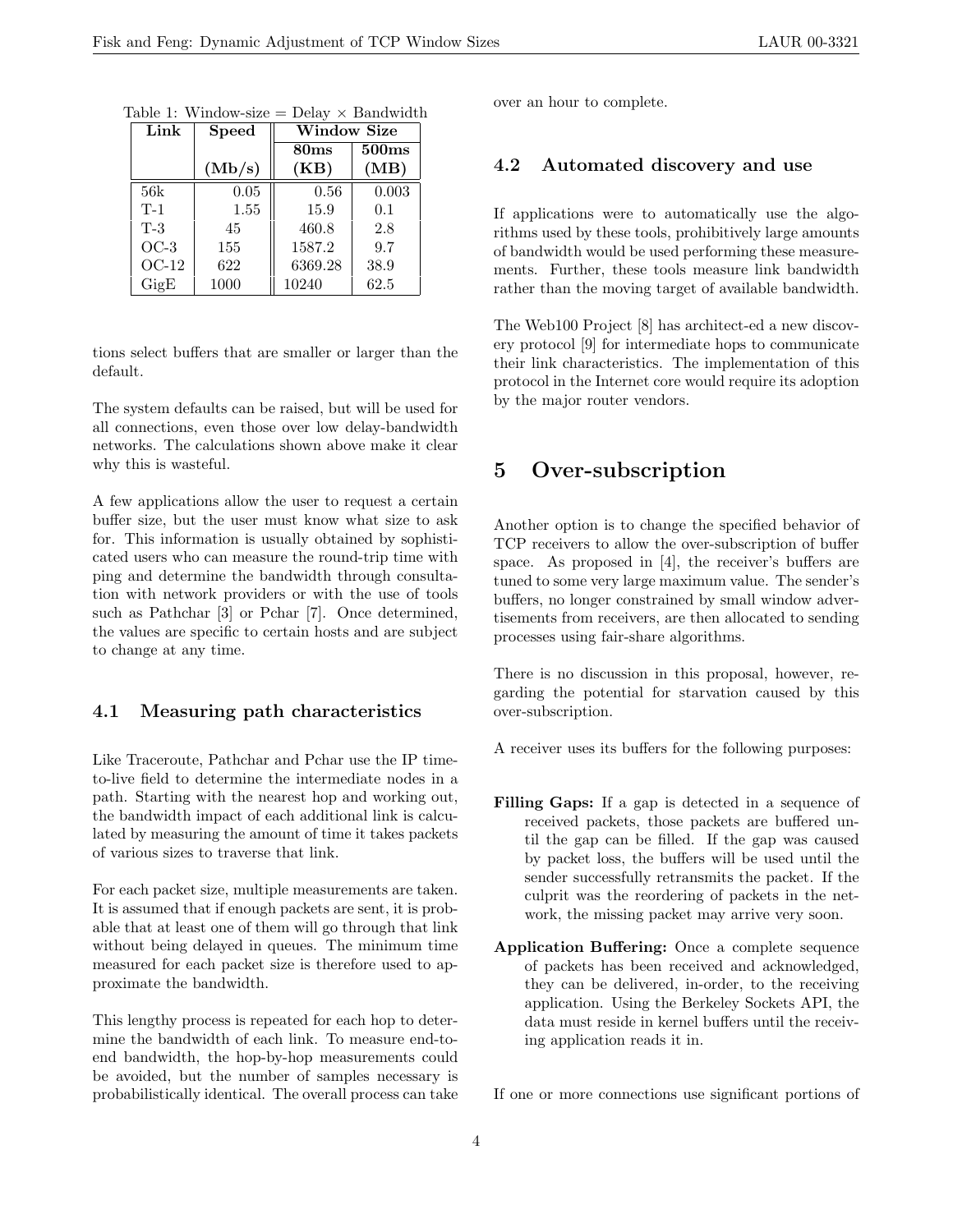its available buffers, the receiver could be forced to drop some incoming data for lack of buffer space.

#### 5.1 Receiver consequences

The TCP standard specifies that a receiver can never shrink the window size for an existing connection because by the time the sender receives notification of the smaller window size, it may have already sent more data than will fit in the new window. If, however, the receiver is not concerned with strict adherence to window sizes, it can accept this possibility.

If a receiver were to lower the advertised window size when memory starts to become scarce, it would generally be successful at reducing the upper bound of the speed at which the sender could transmit data. However, to avoid dropping packets and triggering congestion control mechanisms, it must be prepared to receive more data than will fit in the new window.

If the receiver drops packets because it does not have enough free buffer space to hold that data, the sender will assume that the data was lost due to a congested link in the network. Congestion control mechanisms will be used and the sender will slow-down its transmissions. This merging of flow control and congestion control could provide relief to the receiver, but effectively takes flow control out of the hands of the receiver.

### 5.2 Applicability of congestion control mechanisms

The amount of buffers used on the receiver is not caused by the sender's speed, but instead by slow receiving applications, packet loss, or reordering in the network. If one connection with a large window comes through a path with packet loss or significant reordering, it will end up using a significant amount of receive buffer space while the holes are filled in. If another connection comes through without loss or reordering, it may be starved from the few buffers that it needs by the connection that suffered loss.

The effects of window congestion may be much more long-lived than traditional, instantaneous congestion of bandwidth or router queues. Out of order data can be thrown away and will be retransmitted at a slower pace, but data that has already been acknowledged cannot be removed from the buffers until the receiving application is waiting for it. In the meantime, wellbehaved connections will be penalized by this blocking application. In essence, acknowledging data is committing not only the instantaneous use of buffers, but also use of those buffers for an unforeseeable amount of time. Thus, the fundamental congestion control technique of instantaneous packet loss and subsequent multiplicative back-off cannot always be exercised for window congestion. An application that has acknowledged data in the window may starve other connections without incurring a penalty of its own.

### 5.3 Conclusions

Over-subscription has been proposed as a technique for increasing the size of windows advertised by receivers. It is not clear, however, that the consequences of this over-subscription are tolerable. Under stress, the fairness to receiving processes is particularly troublesome. More study of this area is clearly warranted. There is a potential for a away from strict flow-control, but the full implications of such a move are not well understood. In addition, the probability that these problem cases will occur goes up as high delay-bandwidth network connections become more common.

## 6 Dynamic Right-sizing

A more appealing solution would be the development of a low-overhead mechanism for automatically and dynamically determining the correct window size for a given connection.

#### 6.1 Attributes of the right size

The basic requirement is that, provided there is sufficient available memory, the window advertised by the receiver should be as large as the minimum of the bandwidth-delay product of the network path.

In practice, the sender's congestion window [6] will constrain the transmission rate for at least the first portion of the connection. Thus there is no value in advertising a window larger than the number of bytes that the sender can send with its current congestion window.<sup>2</sup>

<sup>2</sup>This calculation is made by taking the congestion window's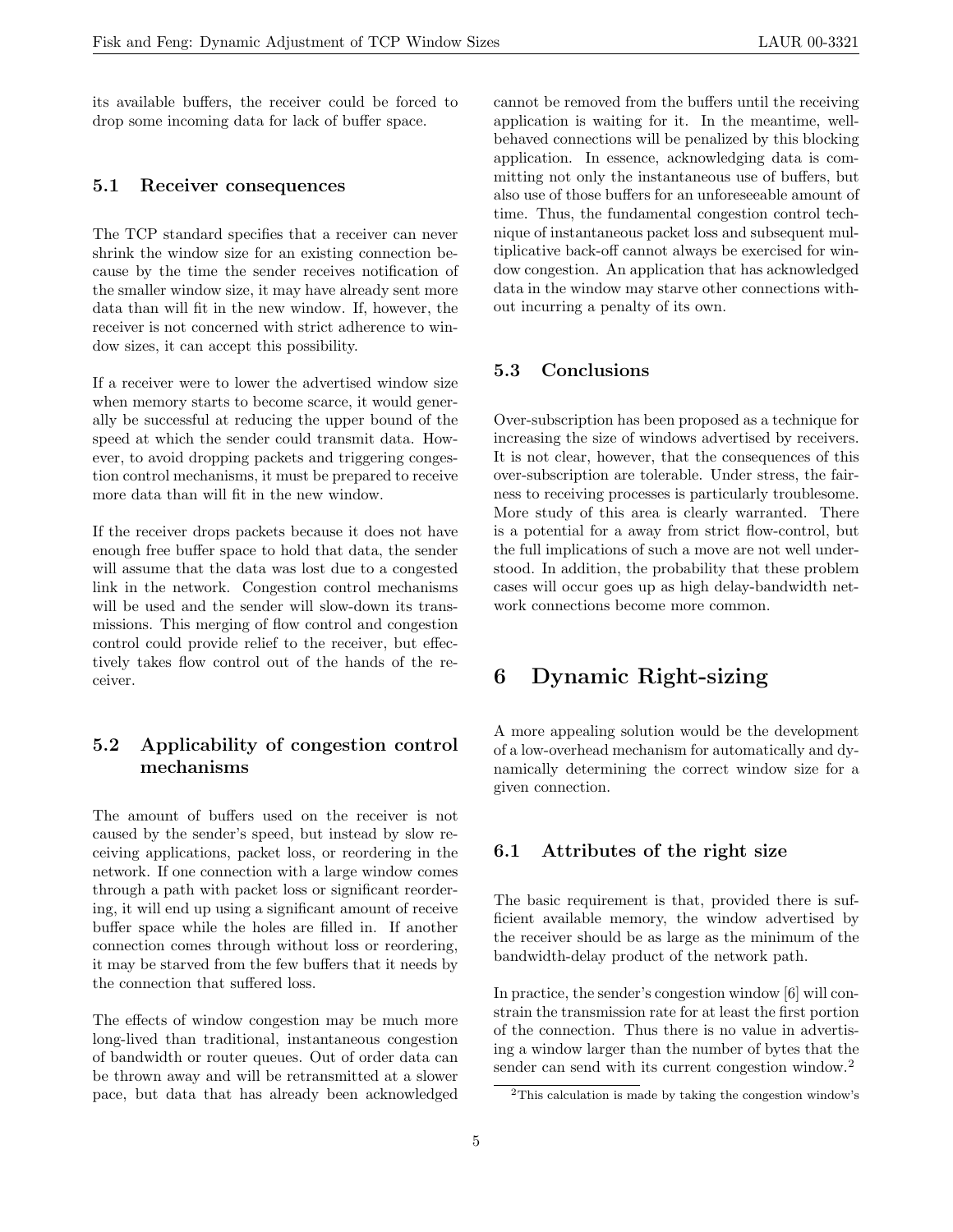If, the congestion window is larger than the bandwidthdelay product, and the sender makes use of that window, it may experience packet loss and/or additional queuing delay. In the case of packet loss, the congestion window will be dropped. Additional queueing delay may allow for more full link utilization, but is also likely to cause packet loss. For this reason it is both undesirable and controlled by the congestion window.

Thus the congestion window is both an upper-bound on the bandwidth that the sender will use and an approximation of the connections fair share of the bandwidth-delay capacity of the network. Accordingly, our initial requirement can be replaced by saying the receiver should, provided there is sufficient available memory, advertise a window that is large enough to not constrain the congestion window.

### 6.2 Estimating the sender's congestion window

A TCP header option could be used for the sender to explicitly convey the window size to the receiver, but the deployment issues associated with any such addition to the protocol are prohibitively complex for the sake of this paper. A less intrusive technique is preferable.

It is already standard practice for the sender to measure the round-trip time of the connection [10]. There are no provisions, however, for measuring the available end-to-end bandwidth of the network.

It is clearly trivial to measure the amount of data received in a fixed period of time and subsequently compute the average throughput over that period. However, the instantaneous throughput of a connection seen by a receiver may be larger than the maximum available end-to-end bandwidth. For instance, data may travel across a slow link only to be queued up on a downstream switch or router and then sent to the receiver in one or more fast bursts.

The maximum size of this burst is bounded by the size of the sender's congestion window and the window advertised by the receiver. The sender can send no more than one window's worth of data between acknowledgements. Accordingly, a burst that is shorter than a round-trip time can contain at most one window's worth of data.

Thus, for any period of time that is shorter than a round-trip time, the amount of data seen over that period is a lower-bound on the size of the sender's window. Some data may be lost or delayed by the network, so the sender may have sent more than the amount of data seen. Further, the sender may not have had a full window's worth of data to send. Thus the window may be larger than the lower-bound.

As mentioned earlier, the window used by the sender is the minimum of the receiver's advertised window and the sender's congestion window. As a result, measuring this minimum and making sure that the receiver's advertised window is always larger will let the receiver track the congestion window size.

### 6.3 Averaging over longer periods

Over a period of time  $(t)$  that is larger than the round trip time, the amount of data received  $(d)$  is still a function of the round-trip time  $(rt)$ . Assuming that the round-trip time is not fluctuating, the time  $(t)$  is some whole number  $(n)$  of round-trip periods plus a partial period:

$$
t = n \cdot rtt + rtt_{partial}
$$

If the sender is sending as fast as possible, the amount of data sent during a round-trip time will be equal to the window size. Under the same assumption, the data received is equivalent to  $n$  times the window size plus some amount of data received during the partial period:

$$
d = n \cdot window + window_{partial}
$$

By substituting the two equations and solving for the window size, it is shown that the lower bound of the window size is bounded as follows:

$$
\frac{d \cdot rt}{t} \leq window \leq \frac{d \cdot rt}{t} + \frac{d}{t}
$$

Since the application may not have been ready to send for the entire time period, the estimated window size may be smaller than the actual window. If each time interval was measured separately, the largest measured value would be at least as large as the average value over a longer time period. Rather than using an average, we therefore use the largest measured value for each individual round-trip interval. This decreasing lower-bound is used to estimate the largest window that the sender may use.

packet count and multiplying it by the TCP maximum segment size.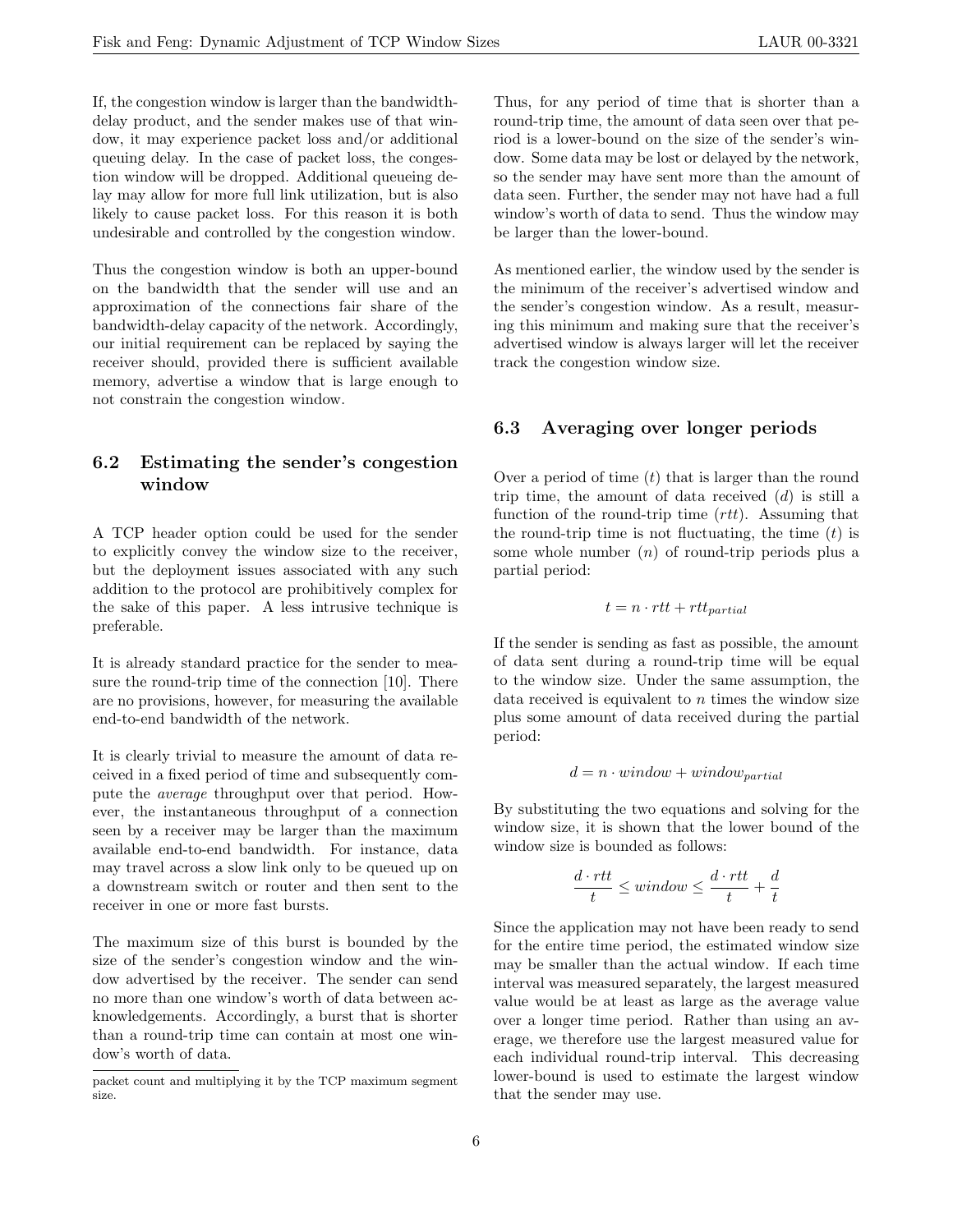### 6.4 Sender's window

The previous discussion presents a method for a receiver to enlarge its window to match the size of the sender's window. In current practice, the sender's window is often the same static size as the receiver's. A functional solution is for the sender and receiver to work their window sizes up until they are sufficient to fill the bandwidth-delay product.

To maintain strict flow control, the sender should not send more data than the receiver claims it is ready to receive. These increases must consequently be initiated by the receiver. It has already been stated that the receiver will advertise a window larger than the measured window. Thus the receiver may increase its buffer allocations by tracking the receiver's advertisements. This technique will not cause the sender's allocations to be out of line with the useful window size for the particular connection.

#### 6.5 Slow-start

In order to keep pace with the growth of the sender's congestion window during slow-start, the receiver should use the same doubling factor. Thus the receiver should advertise a window that is twice the size of the last measured window size.

#### 6.6 Window scaling

TCP only has a 16-bit field for window size. Newer implementations support Window Scaling [1] in which a binary factor (between 0 and 14 bits) is negotiated at connection setup for each end-point. For the remainder of the connection, this is implicitly applied to all windows advertised by that end-point.

However, there will be a resulting loss of granularity in expressing window sizes. For example, if the maximum window scaling of 14 bits is used, window sizes of 1 gigabyte can be represented, but the granularity will be 16 kilobytes. This makes it impossible to safely advertise a window size of less than 16 kilobytes as anything other than 0. Consequently, the receiver should use a window that is substantially larger than the quantum specified by the scaling factor.

In order to support dynamically sized buffers, the receiver must request, at connection setup, a window scaling sufficient to represent the largest buffer size that it wishes to be able to use. It must balance this scaling with the ability to represent smaller window sizes.

## 7 Implementation

The algorithms described above were implemented in a Linux 2.2.12 kernel. To make the receive throughput measurements, two variables are added to the TCP for each connection. These variables are used to keep track of the time of the beginning of the measurement and the next sequence number that was expected at that time.

Upon the arrival of each TCP packet, the current time is compared to the last measurement time for that connection. If more than the current, smoothed, roundtrip time has passed, the last sequence number seen (not including the current packet) is compared to the next sequence number expected at the beginning of the measurement. Assuming that all packets are received in order, the result is the number of bytes that were received during the period. If packets were received out of order, the number of bytes received may actually be more or less.

The receive buffer space is then increased, if necessary, to make sure that the next window advertised will be at least twice as large as the the amount of data received during the last measurement period.

#### 7.1 Receive buffer

The Linux 2.2 kernel advertises a receive window that is half as large as the receive buffer. Since data may come from the sender in packets with payloads anywhere from 1 byte to the maximum segment size, the receiver can never quite be certain how much buffer space will be used for a given amount of receive window. Thus, the buffers are advertised in a binarysearch style. In practice, large amounts of data should come in large packets with relatively low storage overhead for headers.

Since the right-sizing algorithm described above already keeps the buffer size twice as large as the maximum amount of data received during a round-trip time, the amount of buffer space allocated is actually four times the last measurement. This is clearly wasteful,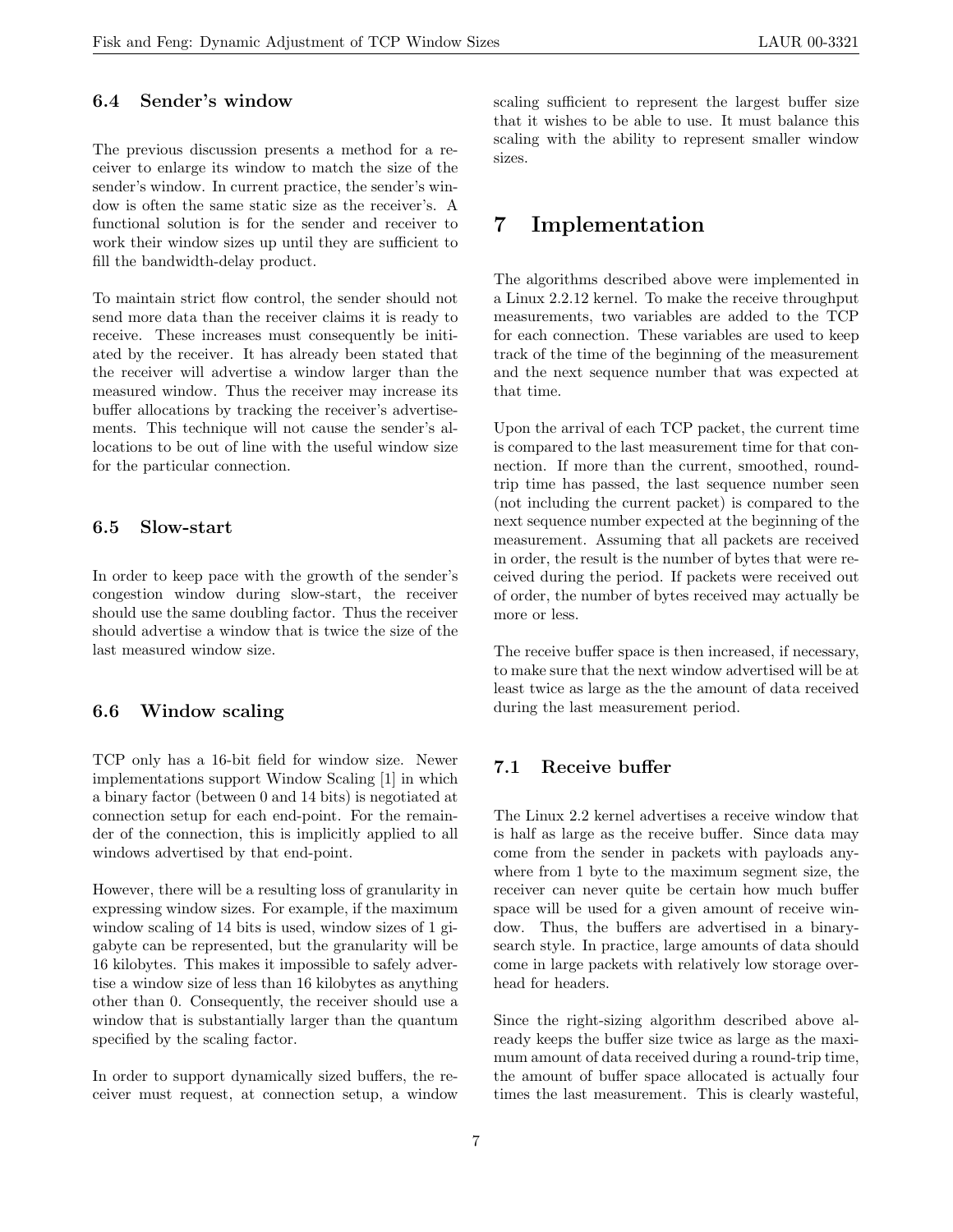but a better algorithm for safely filling the buffers is a different topic of study.

In addition, the Linux kernel uses the netdev max backlog parameter to limit the number of received packets that haven't been processed yet. This value defaults to 300 and was smaller than the sender's congestion window during the experiments shown below. Due to the bursty nature of TCP and the ability of gigabit ethernet to deliver packets very fast, we believe that we were passing this limit and changed the value to 3000.

### 7.2 Timing granularity

The granularity of kernel timers in this Linux kernel was 10ms. Even if the round-trip time is 1ms, the measurement period could be around 10ms (or viceversa). For local-area connections with low round-trip times around 1ms, the calculated amount of progress may be inflated by as much as factor of 10. To compensate, the amount of data received during a measurement is averaged as if the measured period was actually 10 round-trips. As discussed earlier, average measurements made over multiple round-trip periods may be smaller than those made over single round-trip periods.

#### 7.3 Round-trip time

In a typical TCP implementation, the round-trip time is measured by observing the time between when data is sent and an acknowledgement is returned. During a bulk-data transfer, the receiver might not be sending any data and would therefore not have a good roundtrip time estimate. For instance, an FTP data connection transmits data entirely in one direction.

A system that is only transmitting acknowledgements can still estimate the round-trip time by observing the time between when a byte is first acknowledged and the receipt of data that is at least one window beyond the sequence number that was acknowledged. If the sender is being throttled by the network, this estimate will be valid. However, if the sending application did not have any data to send, the measured time could be much larger than the actual round-trip time. Thus this measurement acts only as an upper-bound on the round-trip time.



Figure 4: Progress of data transfers

To develop a useful upper-bound on the round-trip time, we keep track of the minimum value observed. If there is no smoothed, round-trip time (srtt) available from transmissions, the minimum received round-trip time is used.

## 8 Results

As expected, the use of larger windows increases performance compared to using smaller, default window sizes. In Figure 4, 50 transfers of 64 megabytes each were made with the ttcp program. The first 25 transfers used the default window sizes of 64 kilobytes for both the sender and receiver. The second 25 transfers, shown in dotted lines, used the dynamically sized windows described above. Both end points have gigabit ethernet interfaces separated by a WAN emulator that introduces a 100ms delay in the round-trip time. The congestion control mechanisms triggered by packet losses cause the abrupt decreases in slope.

#### 8.1 Performance

The transfers made with default window sizes took a median time of 240 seconds to complete. The transfers with dynamic windows sizes were roughly 7 times faster and took a median time of 34 seconds.

In Figures 5 and 6, we examine the window sizes during two of the above transfers. The amount of sent, but unacknowledged data in the sender's buffer is known as the flightsize. The flightsize is in turn bounded by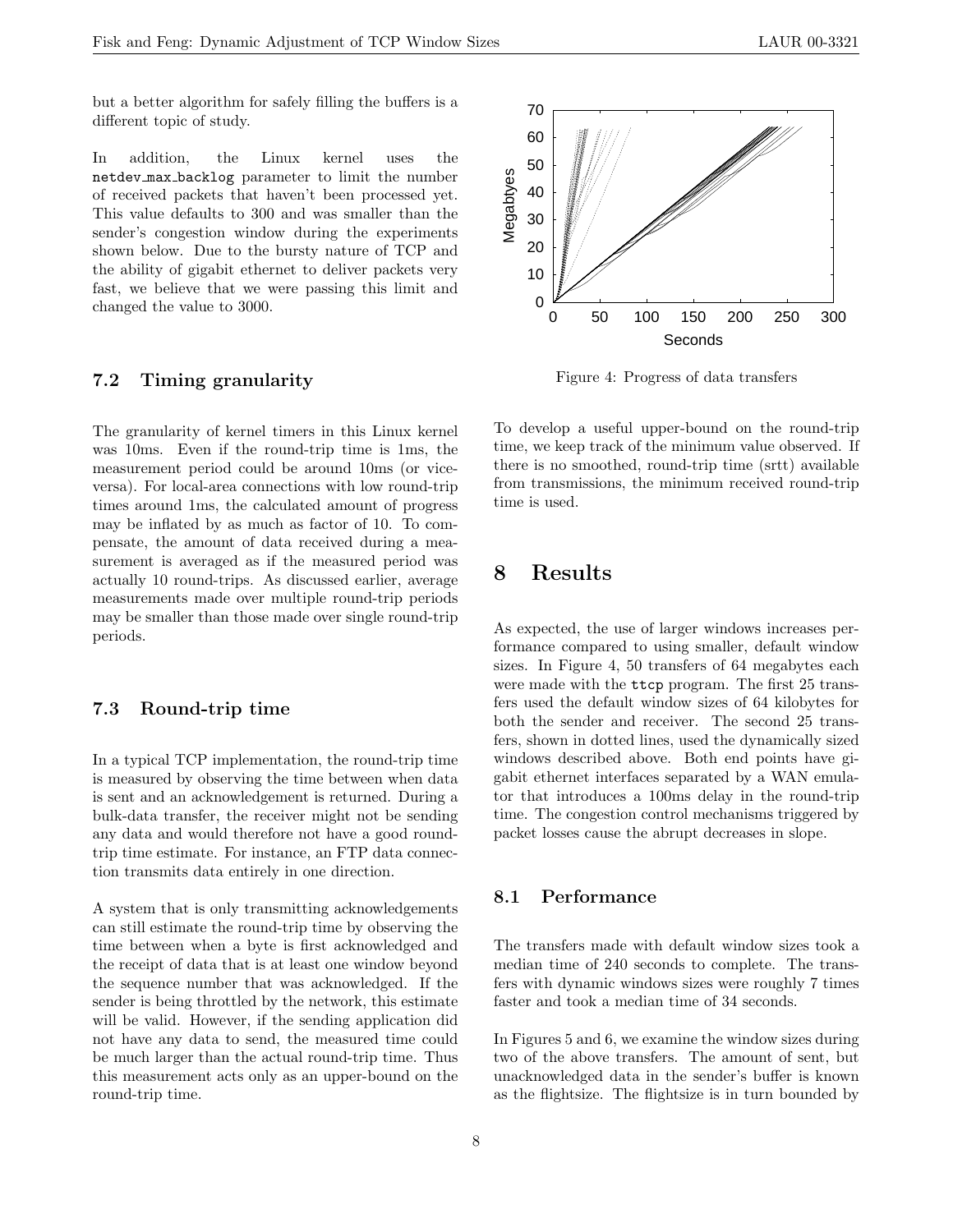

Figure 5: Static case: Flight & window sizes



Figure 6: Dynamic case: Flight & window sizes

the window advertised by the receiver.

Figure 6 shows that, in the default case, the flightsize is generally equal to the constraining window size. In contrast, during the dynamic case shown in Figure 5, the receiver is able, during most of the connection, to advertise a window size that is roughly twice the largest flightsize seen to date. As a result, the flightsize is only constrained by the congestion window and the delay-bandwidth product. This 7-fold increase in the average flightsize is the source of the throughput increase demonstrated in Figure 4.

Other tests did occasionally see the increased queuing delay caused when the congestion window grows larger than the available bandwidth. At this point the retransmit timer expired and reset the congestion window even though the original transmission of the packet was acknowledged shortly thereafter. In this case the congestion window is reset to 1 rather than



Figure 7: Low-bandwidth links: dynamic case



Figure 8: Low-bandwidth links: static case

just performing a normal multiplicative decrease.

### 8.2 Low-bandwidth links

Figure 7 shows the first part of the same transfer over a link that is simulated to be only 56 kilobits. Here we see that the largest advertised window is under 13 kilobytes.

Figure 8 shows what happens over the same link when default window sizes are used. Other measurements show that the two cases get virtually identical throughput. Yet, the static case appears to usually have more data in flight.

As evidenced by the increased frequency of retransmissions show in Figure 9, this additional data in flight is dropped by the link which cannot support that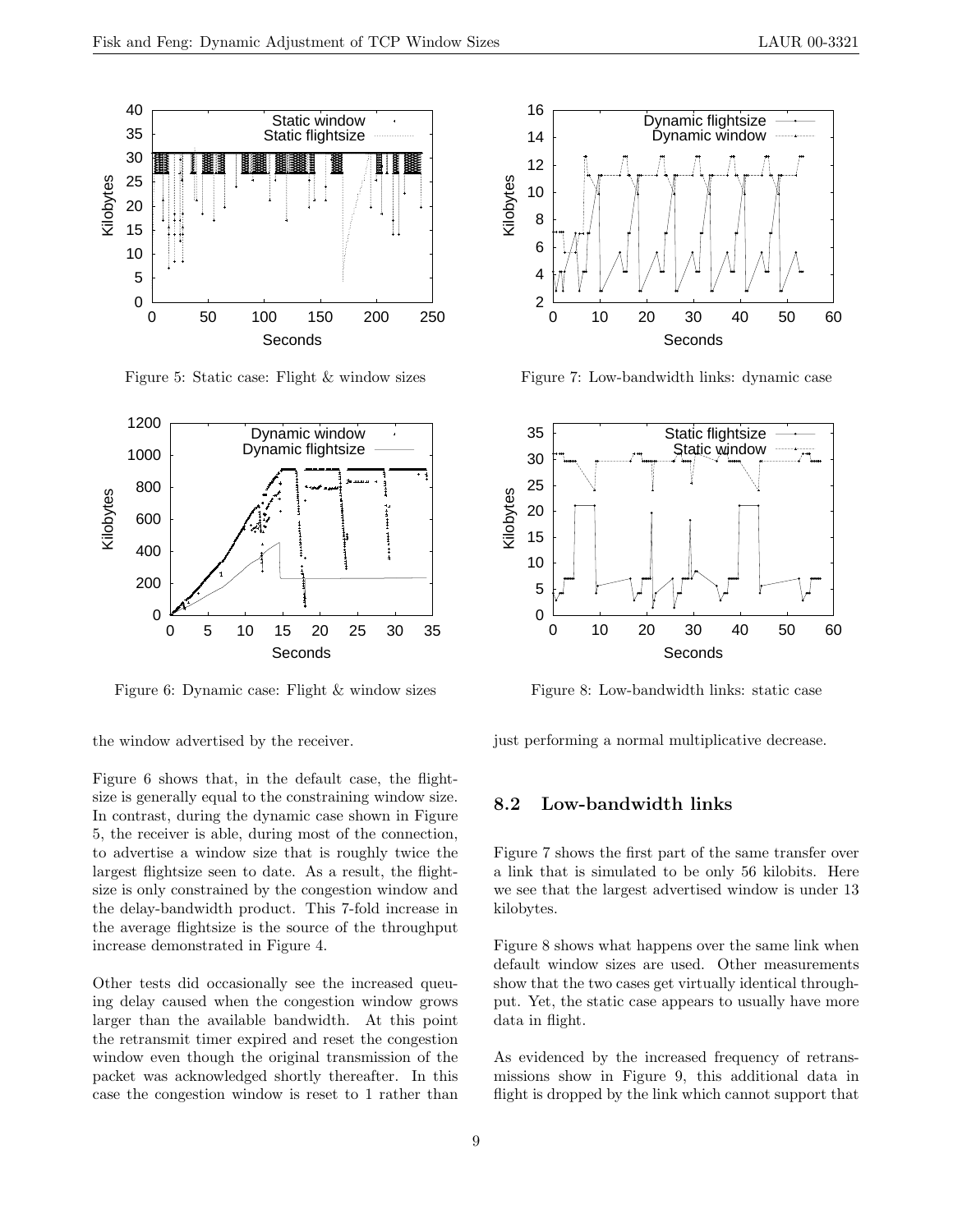

Figure 9: Low-bandwidth links: Retransmits

throughput. If the gateway to that link had sufficiently large buffers, the packet would be lost. If all network connections are behaving similarly, however, it is unlikely that such a gateway would possess enough buffer space for all connections.

## 9 Conclusions

The capability for scaling TCP's flow control windows has existed for several years, but the use of this scaling has remained dependent on manual tuning. To address this problem, we have developed a general method for automatically scaling the flow control windows in TCP. This scalability allows end systems to automatically support increased performance over high delaybandwidth networks.

It has been demonstrated that this method can successfully grow the receiver's advertised window at a pace sufficient to avoid constraining the sender's throughput. For the particular circumstances tested a 7-fold speedup was achieved. Connections capable of supporting higher throughput would be able to realize their full throughput as well.

Meanwhile, the receiver remained in full control of the flow-control mechanisms. As a result, implementations that wish to guarantee window availability have the necessary information to strictly allocate buffers or control the degree to which they are over-committed. Additionally, network connections with small bandwidth-delay products are identified and the receiver can avoid reserving unnecessarily large amounts of buffer space for these connections.

At the same time, the sender's window also grows to match the congestion window. Fairness algorithms such as those described in [4] can be used to manage competition for sender buffer space. Further, these algorithms may also be useful for managing the receiver's buffer space.

Because the sender's window is throttled by the receiver's measurements of achieved throughput, the growth of the congestion window can be limited by actual performance. Over low-bandwidth bottlenecks, this feedback was able to reduce overall packet loss by keeping the congestion window closer to the available bandwidth.

In summary, we have shown that TCP flow control can be automatically scaled to support high delaybandwidth links while providing more fairness than alternative solutions in which the receiver ignores actual flow control needs. In addition, more information is provided to the end-systems about actual flow control needs.

## References

- [1] V. Jacobson, R. Braden, and D. Borman, "RFC 1323: TCP extensions for high performance," May 1992.
- [2] M. Mathis, J. Mahdavi, S. Floyd, and A. Romanow, "RFC 2018: TCP selective acknowledgment options," Oct. 1996, Status: PROPOSED STANDARD.
- [3] Van Jacobson, "Characteristics of internet paths," Presentation published at ftp://ftp.ee.lbl.gov/pathchar/msri-talk.pdf, Apr. 1997.
- [4] J. Semke, J. Mahdavi, and M. Mathis., "Automatic TCP buffer tuning," in Proceedings of ACM SIGCOMM '98. 1998, pp. 315–323, ACM Press.
- [5] Dan Kegel, "The C10K problem," Whitepaper published at http://www.kegel.com/c10k.html, 1999.
- [6] J. Postel, "RFC 793: Transmission Control Protocol," Sept. 1981.
- [7] Bruce Mah, "pchar: A tool for measuring internet path characteristics," http://www.employees.org/ bmah/Software/pchar/.
- [8] "Web100 project," http://www.web100.org/.